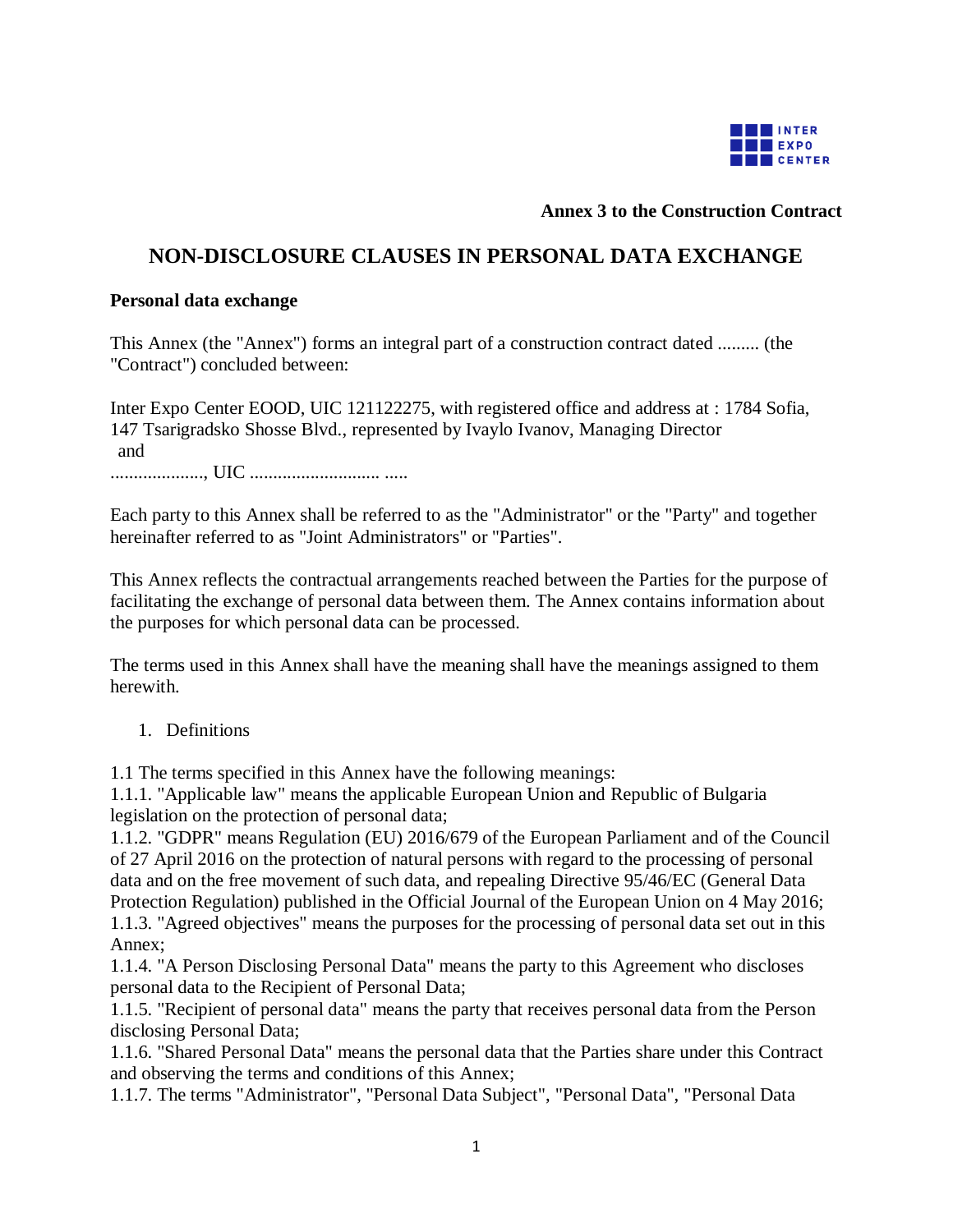Security Breach", "Processing", "Special Categories of Personal Data" and "Controller" shall have the same meaning as in the GDPR and the applicable national legislation. 2. Agreed objectives

2.1. The sharing of personal data between Joint Administrators in pursuance of the contractual objectives aims at:

2.1.1. delivery of the services described in the Contract;

2.1.2. supporting efficient and effective communication between the Parties;

2.1.3. ensuring the efficient and effective management and planning of the activities carried out under the Contract;

2.1.4. guaranteeing compliance with all legal obligations applicable to either Party;

2.2. The parties agree that they shall not process Shared Personal Data in a way that is inconsistent with the Contractual Purposes.

3. Shared personal data

3.1. The parties shall jointly process the personal data of the following categories of data subjects: employees of Inter Expo Center Ltd

3.2. For the purposes specified in paragraph 2 of this Annex, the Parties may share with each other the following types of personal data:

- Name: Full name
- Identifier: Personal Number, Identity Card number, Company Number;

- Contacts: E-mail, address and phone number;

- Information about persons employed by the two personal data administrators;
- Information about specific qualification of persons;

4. Fairly and lawfully processing

4.1. For the purposes specified in paragraph 2 of this Annex, each Party shall ensure that it processes the shared personal data fairly and lawfully.

4.2. For the purposes specified in paragraph 2 of this Annex, each Party shall ensure that it processes the shared personal data on the basis of an appropriate legal basis.

4.3. The Parties undertake to provide sufficient information to the data subjects about Shared Personal Data, the circumstances in which they may be shared with the other Party, the data exchange objectives and the names of the organizations with which the data are shared, or a description of the categories of data recipients.

5. Data Quality

5.1. The Person disclosing personal data ensures that the Shared Personal Data is accurate and complies with the requirements of the data protection legislation.

5.2. When a Party becomes aware of inaccuracies in the Shared Personal Data, it shall notify the other Party thereof.

5.3. Processing of Shared Personal Data should be limited to the personal data described in paragraph 3.1. and 3.2. of this Annex.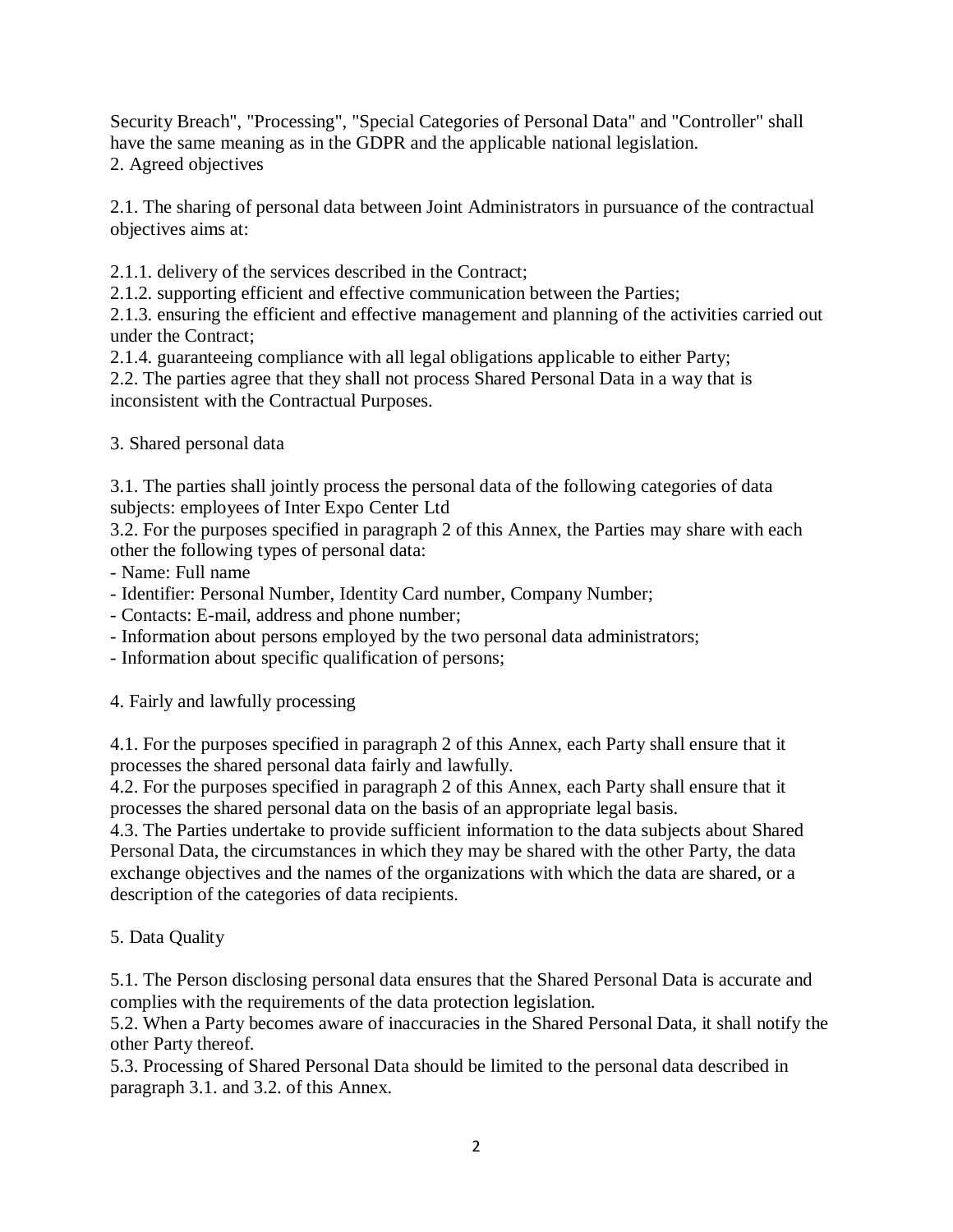### 6. Rights of data subjects

6.1. Data subjects have the right to obtain information about the processing of their personal data by submitting a request for access. Data subjects may also request rectification, erasure, restriction or blocking of their personal data. Data subjects may also benefit from their rights regarding data portability, right to object and rights related to automated decision making, including profiling, under the GDPR.

6.2. The parties agree that the processing of requests for the exercise of the data subjects' rights is the responsibility of the Party that have received the request.

6.3. The parties ensure that they will provide assistance to the other Party (within 30 days) in order to be able to respond fully and in a timely manner to requests for the exercise of the data subjects' rights as well as to other inquiries and complaints concerning the processing of personal data.

7. Data storage period and erasure period

7.1. The Personal Data Recipient shall not store or process Shared Personal Data longer than is necessary to achieve the purposes specified in paragraph 2 of this Annex.

7.2. Notwithstanding paragraph 7.1. the Parties shall continue to store the Shared Personal Data if they are subject to storage periods as defined by an act or by a professional obligation.

7.3. The Recipient of Personal Data undertakes to return all Shared Personal Data to the Person Disclosing Personal Data in the following circumstances:

7.3.1. upon termination of this Annex or contract ... for any reason;

7.3.2. after the processing of the shared personal data is no longer necessary for the purposes for which it was originally shared, as specified in paragraph 2 of this Annex.

7.4. If the data cannot be returned as prescribed in paragraph 7.3. of this Annex or upon explicit agreement between the Parties, the Recipient shall erase the Shared Personal Data.

8. Disclosure of Shared Personal Data

8.1. For the purposes of this paragraph, disclosure of Shared Personal Information means any sharing of personal data by the Recipient with a third party located within or outside the European Union (EU) or the European Economic Area (EEA). Disclosure of personal data includes, but is not limited to, the following:

8.1.1. Sharing Shared Personal Information with any third party

8.1.2. Storage of Shared Personal Data on Servers;

8.1.3. commissioning the processing of Shared Personal Data to subcontractors;

8.1.4. granting access to Shared Personal Data to third parties.

8.2. The recipient of personal data undertakes not to disclose Shared Personal Data to a third party without the express written permission of the other party.

8.3. Where an explicit written authorization is provided under paragraph 8.2. above, the Recipient of Personal Data shall not disclose or transfer Shared Personal Data outside the EU without ensuring that adequate and equivalent protection of Shared Personal Data is provided.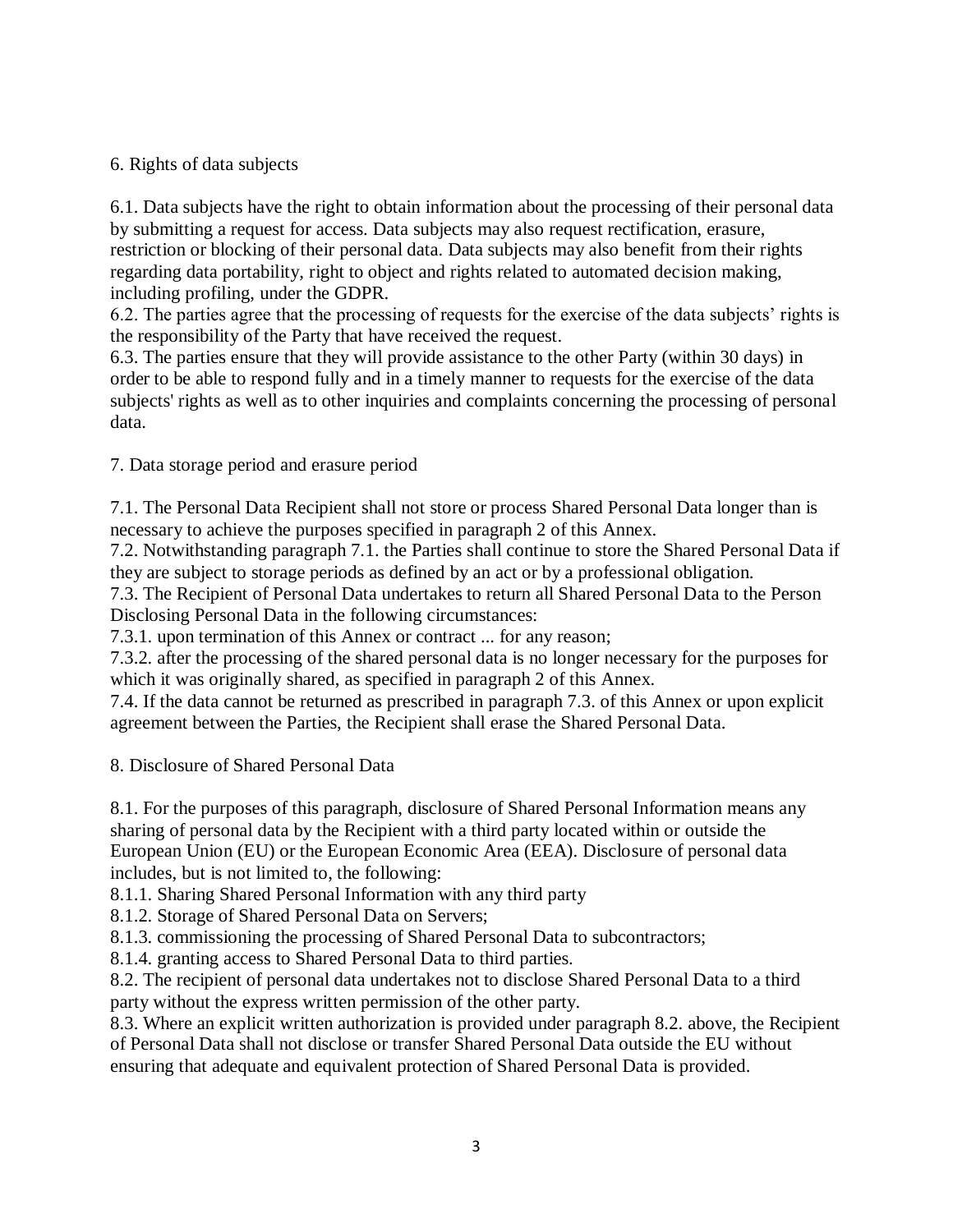## 9. Security and training

9.1. The Person disclosing personal data is responsible for the security of transferring all Shared Personal Data when transmitting the data to the Personal Data Recipient, using appropriate technical means for that purpose.

9.2. The Parties agree to apply appropriate technical and organizational measures to protect Shared Personal Data against unauthorized or unlawful processing and against accidental loss, destruction, damage, alteration or disclosure, including but not limited to:

9.2.1. ensuring that technical equipment, including portable equipment, is kept in a locked location when unattended;

9.2.2. prohibition against leaving portable equipment containing personal data without control; 9.2.3. ensuring that Administrator personnel will use appropriate and secure passwords to access systems or databases containing Shared Personal Data;

9.2.4. limiting the access to relevant databases and systems to the responsible employees and subcontractors whose work is subject to such access, and ensuring that passwords are regularly changed and updated;

9.2.5. performing regular threat assessments or ingress protection tests;

9.2.6. ensuring that all the personnel working with personal data is aware of their responsibilities with regard to data processing;

9.2.7. allowing inspections and assessments by the other Party in respect of security precautions and providing evidence of such measures, if so requested.

10. Data security breaches and reporting procedures

10.1. Each Party undertakes to notify the other Party as soon as possible of any potential or actual loss of Shared Personal Data and in any event of identifying potential or actual loss, by providing the information necessary to assess what action is required with a view to applicable legislation. 10.2. Paragraph 10.1. of this section shall also apply to any security breaches that may compromise the security of the Shared Personal Data.

10.3. The Parties agree to provide the necessary assistance to the other Party in order to facilitate the handling of any breaches of personal data security in an efficient and lawful manner.

11. Dispute resolution with data subjects or data protection authorities

11.1. In the event of a dispute or claim brought by a data subject or a data protection authority concerning the processing of Shared Personal Data against one or both Parties, the Parties undertake to inform each other of any such disputes or claims and to cooperate.

11.2. The parties agree to participate in publicly available and non-binding mediation procedures initiated by a data subject or a data protection authority. The parties may participate in the relevant remote procedure (eg by telephone or electronic means). The parties agree to consider their participation in arbitration or other dispute resolution procedures for the protection of personal data.

12. Compliance with applicable laws